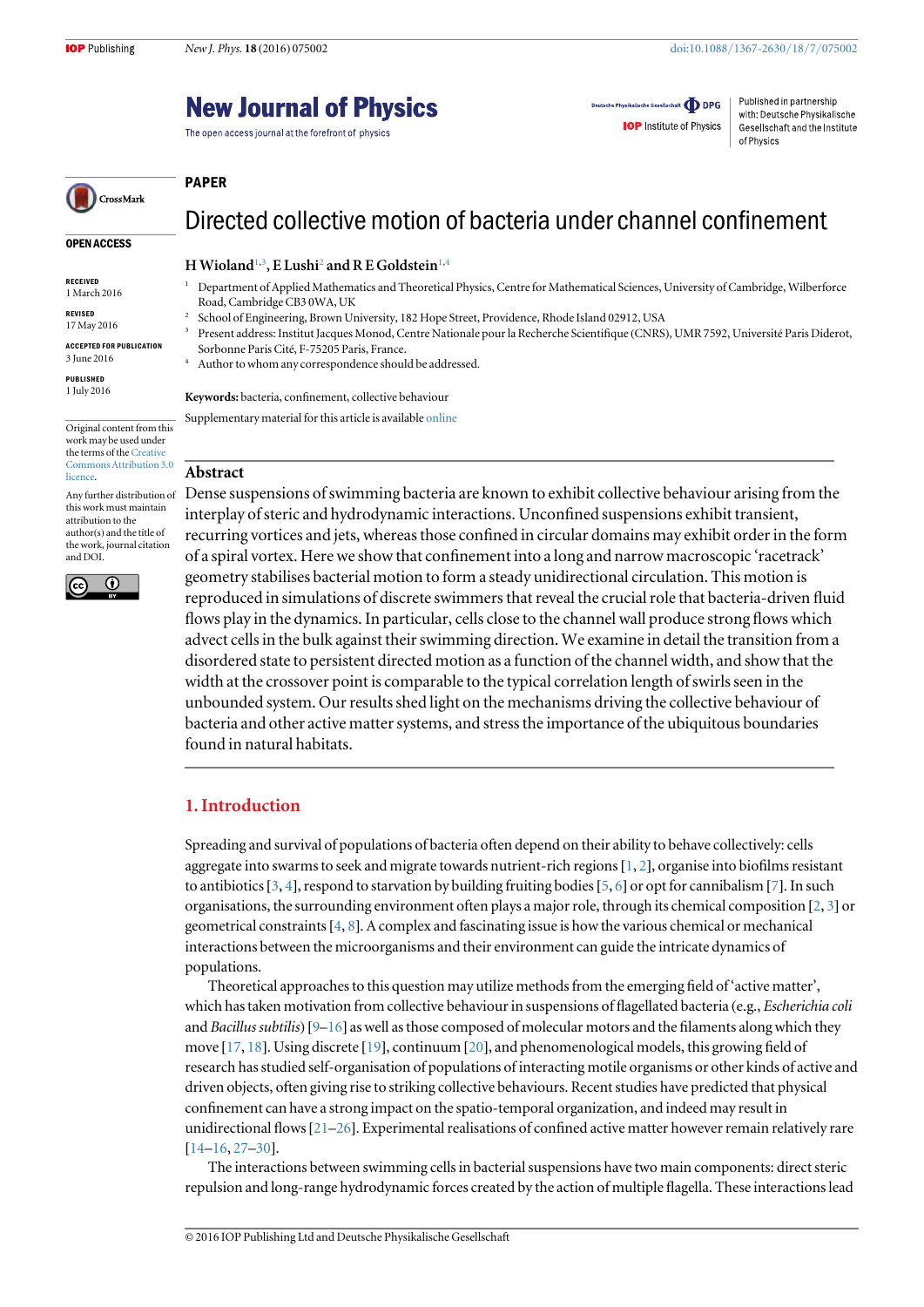

to complex collective motion: while direct repulsion between rod-like bacteria produces local alignment akin to nematic liquid crystal ordering, hydrodynamic forces can advect and reorient nearby bacteria [31–33] and power macroscopic turbulent patterns such as jets and swirls much faster than an individual bacterium [9–11]. Yet, these collective structures are not permanent, instead they are *recurrent* and *transient*.

Previous experiments have been successful in controlling the bacterial migration through gradients of chemoattractants[1, 2] or by varying external flow and environment properties[34]. An alternative that we consider here takes advantage of interfaces, as can be commonly encountered in bacterial habitats like soil. Recent studies have explained how a single microorganism interacts with surfaces[33, 35], yet little has been done to experimentally study the collective dynamics of motile bacteria and other types of active matter under confinement [14–16, 27, 30]. Different interfaces(fluid, solid) or confinement topologies(e.g. planar, linear, circular) could lead to various macroscopic organisations.

Here we describe an experimental setup able to stabilise a dense suspension of Bacillus subtilis into a persistent stream through physical confinement alone. As shown in figure 1, bacteria are introduced into an array of a thin periodic millimetre-long racetracks, allowing for quantification of many realizations of the resultant flow patterns. Our chief finding is that there exists a clear transition from a 'turbulent'state to stable circulation for channel widths  $\leq 70 \mu m$ , or a scale comparable to correlation length of cell orientations, or equivalently the diameter of the characteristic swirls seen in effectively unbounded suspensions [9, 10, 36]. Numerical studies of a discrete model of swimmers which incorporates both steric and hydrodynamic interactions between the cells reveal that the suspension motion is dominated by the bacteria-driven fluid stream. In particular, cells close to the bounding walls create a strong fluid flow which advects the cells in the bulk of the channel against their swimming direction in a manner similar to that seen in circular drops of suspension [14, 15]. Analysis of the suspension kinetics sheds light on the mechanism that drives bacterial collective behaviour. This organisation shows strong connections with previous work on bacterial pumping in microfluidic chambers[37] and cell swimming or alignment against a shear fluid flow[34, 38–41].

## 2. Materials and methods

#### 2.1. Experiments

Dense suspension of motile B. subtilis (wild-type, strain 168) were prepared from an overnight culture, diluted 200-fold into fresh Terrific Broth (TB, Sigma) and incubated at 35 °C for  $\approx$  5 h. When the bacteria reached a high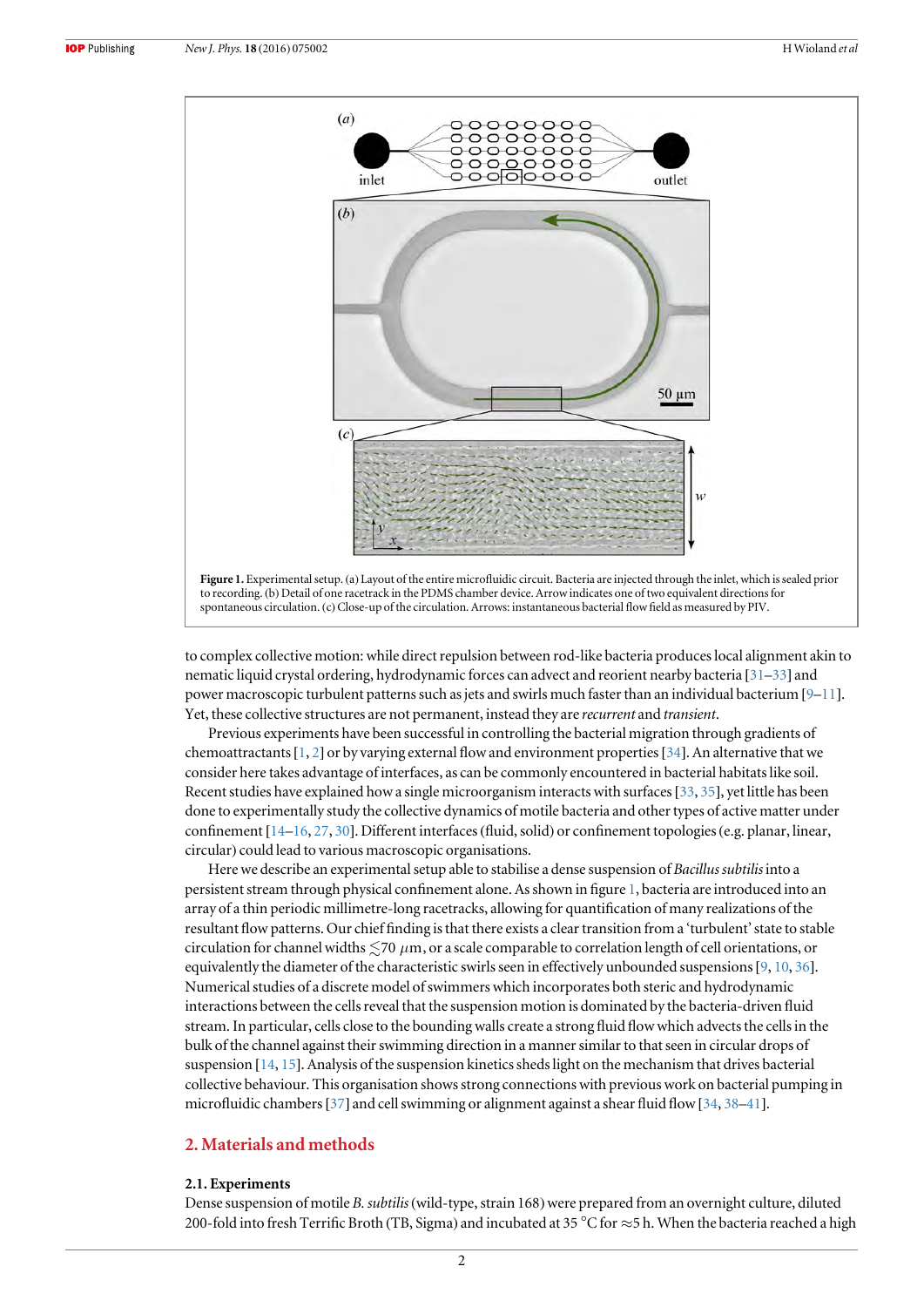motility fraction (>90% motile cells), 10 ml of the suspension was concentrated by centrifugation (1500 g, 10 min), and the pellet was used in the experiments without further dilution. We estimate the cell volume fraction to be  $\sim$  20%.

Polydimethylsiloxane (PDMS) microchambers were fabricated with racetracks (20 m*m* high, 20–130 μm wide and more than a 1 mm long, figure 1(a)), linked by thin inlets ( $\approx$ 10  $\mu$ m wide). Bacteria were introduced into the chamber with a syringe and the main inlets were closed prior to recording to avoid any unwanted motion (visual inspection verified the absence of any net flow between racetracks).

Each preparation was allowed to reach a steady state over two minutes and videos lasting 5 seconds were acquired with a high-speed camera (Fastcam, Photron, 125 frames/sec) under bright field illumination, using a  $63\times$  oil-immersion objective (Zeiss). The velocity field of the bacteria was determined by Particle Image Velocimetry (using a customised version of mPIV [42]) with no time averaging (figure 1(b)). This method yields the properties of the bacterial motion, not the associated fluid flow.

### 2.2. Measuring the bacterial orientation

Bright field images yield only the local velocity field of the bacteria and their rough alignment [14], not their head-tail orientation. To determine the relationship between swimming and motion directions we labelled the flagella and membrane of a subset of the population with two different fluorophores, as described previously [15]. We used the mutant strain amyE::hag(T209C) DS1919 3610 whose flagella protein flagellin (gene hag) contains an easily labelling cysteine [43]. Cells were grown in the same conditions as wild-type bacteria and labelled following the protocol of Guttenplan *et al* [43]. 1 ml of the suspension was centrifuged (1000 g, 2 min) and resuspended in 50  $\mu$ L of Phosphate Buffered Saline (PBS) containing 5  $\mu$ g mL<sup>−1</sup> Alexa Fluor 488 C<sub>5</sub> Maleimide (Molecular Probes) and incubated at room temperature for 5 minutes. This fluorophore reacts with the cysteine added to flagellin. Bacteria were then washed in 1 mL PBS and resuspended in PBS containing 5*m* g mL<sup>-1</sup> FM 4-64 (Molecular Probes). This fluorophore incorporates itself into lipid bilayers and labels cell membranes. The excess of fluorophore was removed in a final wash and the bacteria were resuspended into 50 *m*l PBS. A fraction of the labelled mutants was then gently mixed with unlabelled wild-type bacteria. Cells cannot swim in PBS, which lacks a carbon source, but recover their initial motility once transferred into Terrific Broth.

Images were acquired on a spinning disc confocal microscope (Zeiss Axio Observer Z1, camera Photometrics Evolve 512 Delta) at 6 fps. Both fluorophores were excited with a 488 nm laser and the emission was filtered with a GFP filter (barrier filter 500–550 nm, Zeiss) for Alexa Fluor 488 C<sub>5</sub> Maleimide and DsRed filter (barrier filter 570–640 nm, Zeiss) for FM 4-64. We took a sequence of three images: membrane (false coloured red), flagella (false coloured green) and again membrane (false coloured blue, figure 6) and measured the bacterial motion from the membrane displacement between the first and last image. We then deduced the orientation of the cell (its swimming direction) from the bundling of the flagella (at the rear of the cell) and from the average position of the membrane relative to this bundle.

#### 2.3. Modelling and simulations

We used numerical simulations, adapted from a recent method [15], to understand the self-organisation of the suspension. Bacteria are represented as motile ellipses, subject to steric and hydrodynamic interactions and confined into a periodic channel. Each swimmer generates a dipolar 'pusher'-flow field and is affected by the fluid flow disturbances created by the other swimmers.

We use a 2D domain with periodic boundaries of length L and width 2w where  $y = 0$ , w are the channel walls. Each swimmer is modelled as an ellipse of length  $\ell = 1$ , width  $\ell/4$ , described by its centre of mass  $\mathbf{X}_i$  and orientation  $P_i$ .  $X_i$  and  $P_i$  are randomly initiated and follow the dynamics [15, 44]:

$$
\partial_t \mathbf{X}_i = U_0 \mathbf{P}_i + \mathbf{v} + \Xi_i^{-1} \sum_{j \neq i} \mathbf{F}_{ij}^e, \tag{1}
$$

$$
\partial_t \mathbf{P}_i = (\mathbf{I} - \mathbf{P}_i \mathbf{P}_i^T)(\gamma \mathbf{E} + \mathbf{W}) \mathbf{P}_i + k \sum_{j \neq i} (\mathbf{T}_{ij}^e \times \mathbf{P}_i).
$$
 (2)

Equation (1) describes self-propulsion with constant speed (chosen as  $U_0 = 1$ ) along the cell direction  $P_i$ , advection by the fluid velocity **v** interpolated at the swimmer position, and pairwise steric repulsion with force  $\mathbf{F}_{ij}^e$  between swimmers. Here,  $\Xi = m_\parallel \mathbf{P}_i \mathbf{P}_i^T + m_\perp (\mathbf{I} - \mathbf{P}_i \mathbf{P}_i^T)$  with the mobility parameters  $m_\perp = 2 m_\parallel \approx 2.$  The first term of equation (2) is Jeffery's equation and describes rotation of the particle by the fluid flow **v** with  $2E = \nabla v + \nabla v^T$ ,  $2W = \nabla v - \nabla v^T$ ;  $\gamma \approx 0.9$  for ellipses with aspect ratio 4. The last term of equation (2) describes swimmer rotation due to torques from steric interactions with neighbours with  $k \approx 5$ . The purely repulsive steric forces  $\mathbf{F}_{ij}^e$  and torques  $\mathbf{T}_{ij}^e$  between swimmers are obtained using the method described by Constanzo et al [45]. Each swimmer is discretized into  $n_b=4$  beads that interact with other swimmers through a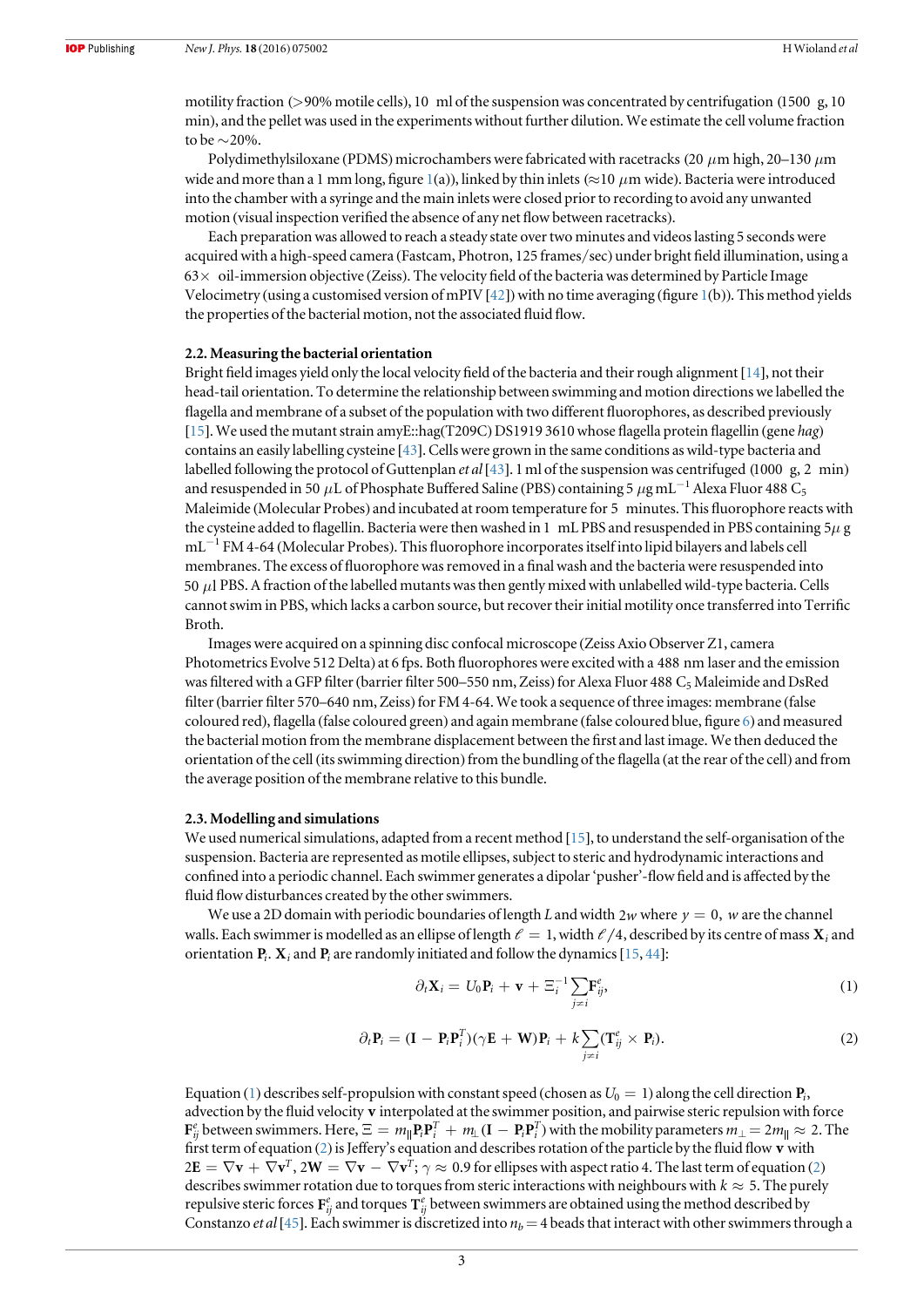



soft capped Lennard-Jones potential [15]. This potential allows some overlaps but does not over-restrict the time-stepping.

To approximate the boundary condition at  $y = 0$ , w, we use a system of images. For each swimmer *i* in the channel  $(x, y) \in ([0, L], [0, w])$ , a mirror swimmer is placed in  $(x, y) \in ([0, L], [0, -w])$  with centre of mass  $X_i - 2(X_i \cdot e_y)e_y$  and orientation  $P_i - 2(P_i \cdot e_y)e_y$ . We calculate the active stress tensor  $S_i^a = \sigma P_i P_i^T$  that results from locomotion for both the swimmers and their images. The non-dimensional stresslet strength is set to  $\sigma = -1$  for a slender pusher swimmer with length  $\ell = 1$  and speed  $U_0 = 1$  [44]. The fluid velocity **v** is obtained by solving with Fourier series the (non-dimensional) 2D Stokes equations with the extra active stresses

$$
-\nabla^2 \mathbf{v} + \nabla q = \nabla \cdot \sum_{i} \mathbf{S}_i^a \delta(\mathbf{x} - \mathbf{X}_i), \quad \nabla \cdot \mathbf{v} = 0
$$
 (3)

in the entire (real and mirror) domain  $(x, y) \in ([0, L], [-w, w])$  which is assumed bi-periodic. Using the mirror domain in the y-direction for solving equation  $(3)$  is a computationally efficient way to approximate the effects of the PDMS interface as a no-stress boundary condition (figure 2). Note that to guarantee a no-slip boundary condition for the fluid flow, other methods, e.g. [19] are more appropriate, but require higher computational power for many swimmer simulations. For ease of implementation, we compute the steric interactions of the swimmers with their images as well, which results in an effective steric repulsion from the walls.

Note that we do not account for the friction with the surface, flagellar dynamics or close-range lubrication flows between the cells or any noise in the individual swimmer motion. The initial state of the cells is random and disordered.

The free parameters in the simulations are the swimmer length  $\ell := 1$ , its shape parameter, its swimming speed  $U_0 := 1$ , the stresslet strength  $\sigma := -1$  which determines the magnitude of the generated fluid flows, as well as the channel dimensions. We note that we did not match these with the experimental values, hence the comparisons between the results are qualitative and not quantitative.

#### 3. Results

#### 3.1. Confinement stabilises a bacterial stream

We inject a dense suspension of swimming B. *subtilis* into 20  $\mu$ m high racetracks. When confinement is strong enough, the turbulent collective motion is stabilised and forms a persistent stream (figure 1). This circulation is stable for tens of minutes until bacteria stop swimming due to oxygen depletion.

We quantify the overall motion by measuring the normalised net flow:

$$
\Phi = \left| \frac{\sum \mathbf{u} \cdot \mathbf{e}_x}{\sum ||\mathbf{u}||} \right|,\tag{4}
$$

where **u** is the bacterial flow as measured by PIV, **e***<sup>x</sup>* the unit vector along the channel main direction (figure 1(b)) and summing over all PIV sub-windows inside the channel and over  $\approx$  70 frames of a 5 seconds long movie. We observed CW and CCW circulation with equal probability and therefore study the absolute value of  $\Phi$ .  $\Phi = 1$  indicates a purely longitudinal flow (e.g.  $\mathbf{u} = ||u||\mathbf{e}_x$ ) and  $\Phi = 0$  indicates a globally stationary suspension.

Figure 3 shows a clear dependence of the net flow  $\Phi$  on the channel width w: while the suspension exhibits a strong circulation ( $\Phi > 0.7$ ) for thin chambers, it quickly transitions into a stationary turbulent state ( $\Phi < 0.2$ ) around  $w_{\text{exp}}^* = 70 \ \mu \text{m}$ .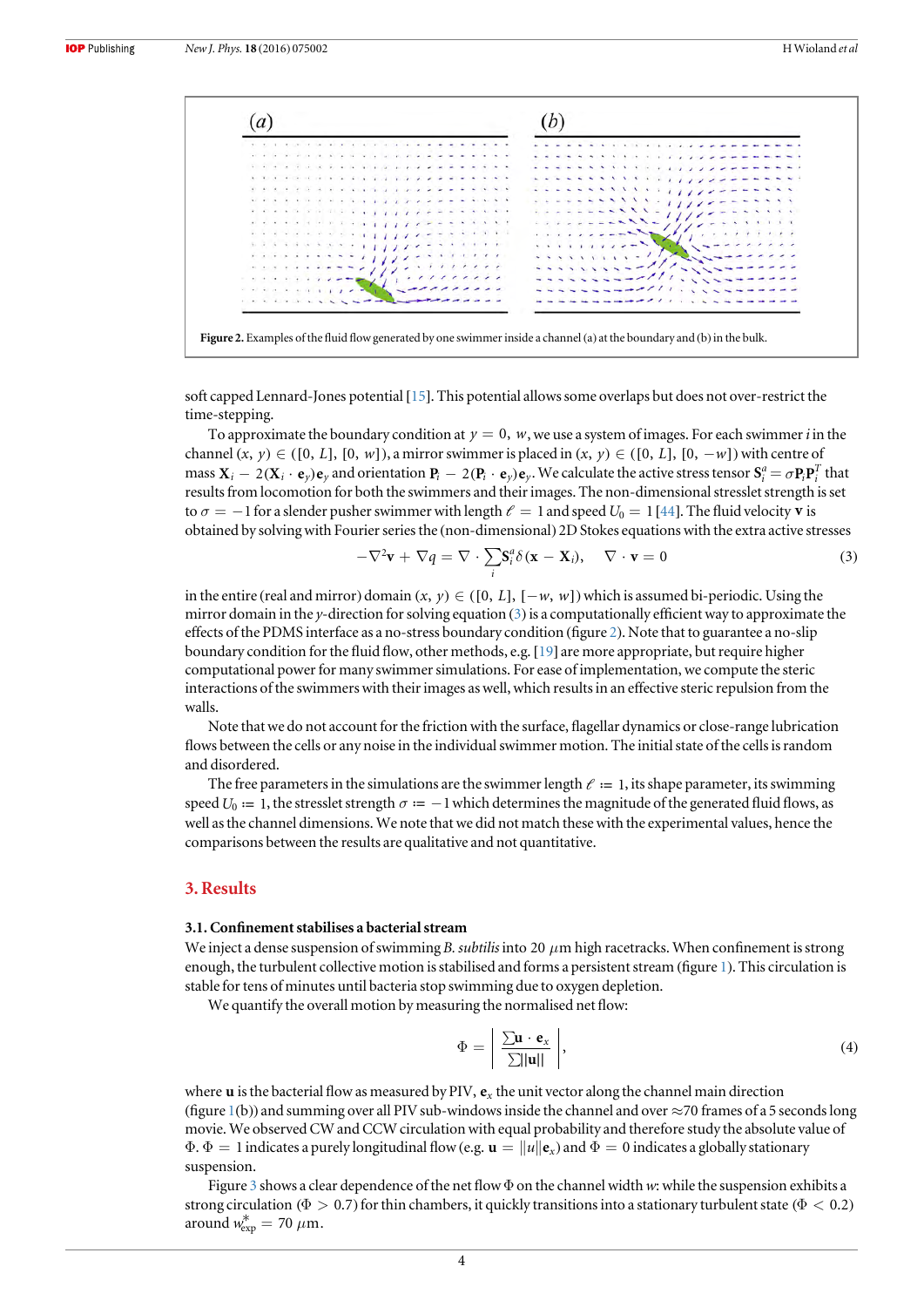



We compared these results with simulations in a 2D periodic channel domain, to mimic the straight section of the racetracks(figure 1(b)). Ellipsoid swimmers, subject to both steric and hydrodynamic interactions, selforganise into a stream similar to the observed experimental motion, as seen in figure 5(d). We computed the net flowΦ, this time summing over bulk swimmers only. We found the same qualitative behaviour with strong circulation only for thin channels  $w < w_{\text{sim}}^* = 17\ell$  (where  $\ell$  is the swimmer length). Figure 3 shows that the transition from a stable stream to an overall stationary state can be matched between experiments and simulation ( $w_{\text{exp}}^* = w_{\text{sim}}^*$ ) by choosing  $\ell = 4 \mu$ m. Note that other outcomes, e.g. flow strength, are not necessarily matched.

#### 3.2. Bacterial flow patterns under confinement

In unconfined environments, dense bacterial suspensions exhibit typical patterns of jets and swirls[10–13]. PDMS interfaces in racetracks change this pattern in order to allow for the net circulation. We now study the pattern stabilisation, through the averaged flow profile, depending on the channel width. If the flow were driven by a pressure gradient, a passive Newtonian fluid would produce a parabolic or pump flow[46]. Yet bacteria collectively generate irregular flow patterns.

We measure the profile or cross section of the flow patterns, averaged over time and space:

$$
F(y) = \langle \mathbf{u}(x, y, t) \cdot \mathbf{e}_x \rangle_{(x, t)},
$$
\n(5)

where the direction of  $\mathbf{e}_x$  is chosen such that  $F(y)$  is on average positive. Figure 4(a) shows different behaviours depending on the channel width  $w$ .

For the thinnest channels ( $w \approx 35 \ \mu m$ ) the flow is directed parallel to the channel length and F takes a quasiparabolic profile. F then flattens for  $w \approx 45 \mu m$  and splits into two peaks for  $w \approx 55 \mu m$ . At such width, small swirls start to emerge but are not strong enough to alter the circulation. When the width reaches the critical value  $w > w_{exp}^* = 70 \ \mu m$ , the suspension is able to form full vortices. *F* takes a sinusoidal form such that bacteria on each side move in opposite directions and most vortices circulate in the same direction (CCW in figure 4 (a)). For wider racetrack ( $w \approx 100 \ \mu m$ ) the suspension recovers its quasi-turbulent state and F exhibits several oscillations. In this last case, if we averaged over a longer period of time, the resulting profile should come to zero.

For channels between 50 and 70  $\mu$ m in width, we observe that the profile F displays two maximum values, at a distance  $y_m$  from the PDMS interface (figure 4(b)). In order to measure this length for different widths, we fit F with a combination of two symmetric beta distribution functions:

$$
F_{\text{fit}}(y) = f_{\text{beta}}^{(1)} + f_{\text{beta}}^{(2)}
$$
  
=  $A_1 \left( \frac{y}{w} \right) \left( 1 - \frac{y}{w} \right)^{\beta - 1} + A_2 \left( 1 - \frac{y}{w} \right) \left( \frac{y}{w} \right)^{\beta - 1},$  (6)

where  $A_1$  and  $A_2$  are the amplitude of each function and  $\beta$  is a parameters setting the shape of the distribution. Each beta function is the symmetric of the other except for the amplitude:  $f_{\text{beta}}^{(1)}(y) = \frac{A_1}{A_2} f_{\text{beta}}^{(2)}(w - y)$  $\frac{d_1}{d_2}f_{\text{beta}}^{(2)}(w-y)$ . The beta distribution functions are merely used for simplicity and have no physical connection to the bacterial suspensions.

We found that *F*<sub>fit</sub> correctly describes the flow profiles until  $w \approx 75 \ \mu m$  (figure 4(a)). For  $w \approx 35 \ \mu m$ , the two beta functions are almost identically and mostly overlap. They then come apart to form a double-peaked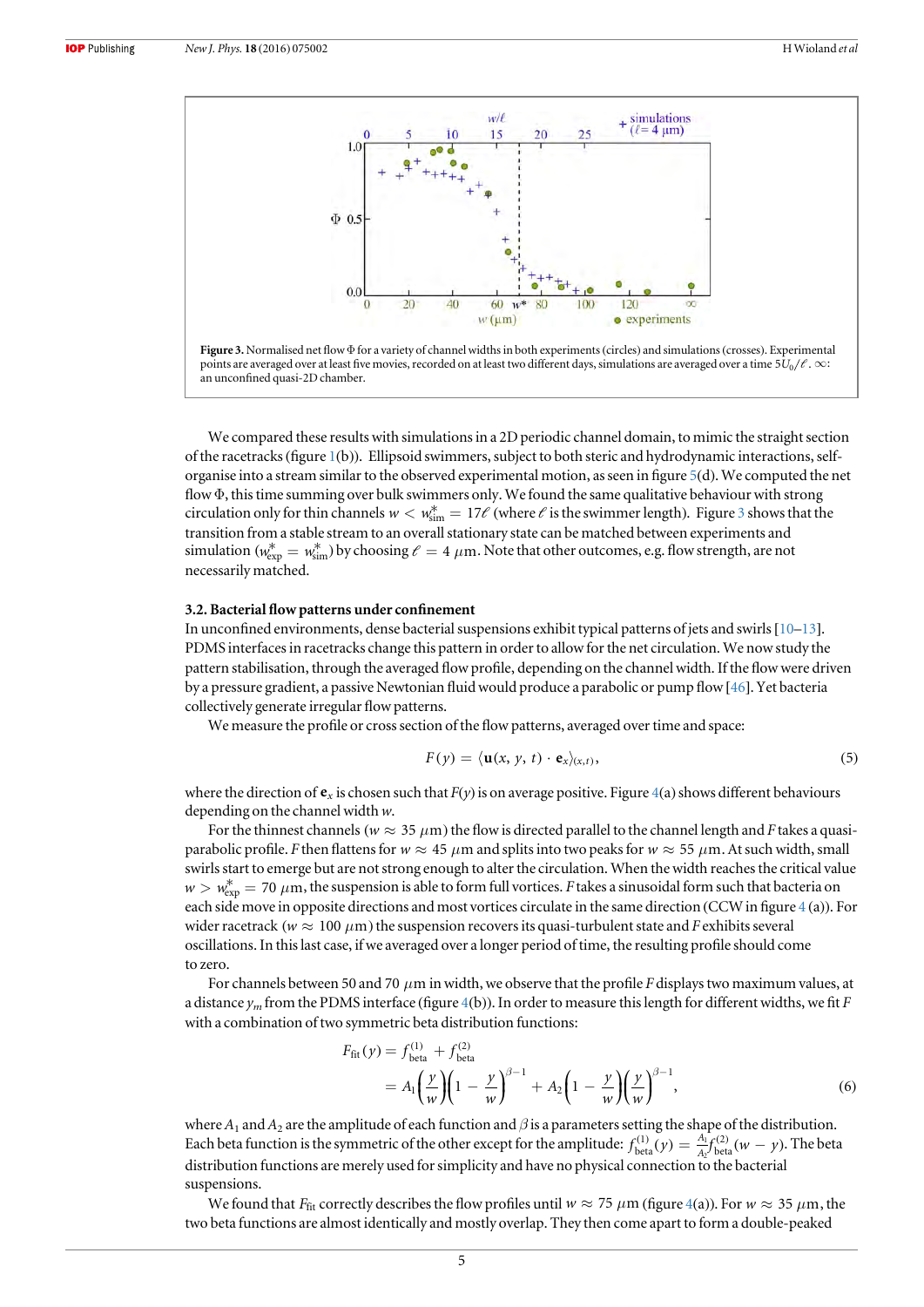

width 35, 45, 55, 75, 90  $\mu$ m. (b) Averaged bacterial flow profile  $F(y)$  in experiments. Measurements (dots) are fitted as the sum (solid line) of two beta distribution functions,  $f_{\text{beta}}^{(1)}$  and  $f_{\text{beta}}^{(2)}$  (dotted lines). (c) Averaged bacterial flow profile  $F(y)$  in simulations. The distance is expressed in terms of swimmer length  $\ell$  and the fluid flow in terms of the single cell swimming speed  $U_0$ . Sketches of the swimmers at the edges indicate their orientations(green arrow) and the direction of the generated fluid flow(purple arrow). (d) Distance  $y_m$  between the PDMS interface and the maximum of the first beta distribution function, as indicated in (b) by a thin black line. Each point is an average taken over at least five movies, recorded on at least two different days. Error bars: standard error.

function ( $w \approx 55 \ \mu m$ ) which then becomes anti-correlated ( $A_1 A_2 < 0$ ) for  $w \approx 75 \ \mu m$ . For the largest racetrack,  $F_{\text{fit}}$  only captures the first and last peaks but not the bulk behaviour.

We then measure the distance  $y_m$  at which  $f_{\text{beta}}^{(1)}$  reaches its maximum (represented as a thin line on figure 4(b)). Figure 4(d) shows that  $y_m$  does not depend on the racetrack width: the flow profile is simply the sum of two beta functions, of width-independent shape, and that move apart as the channels widen, suggesting that the circulation is driven by bacteria close to the wall.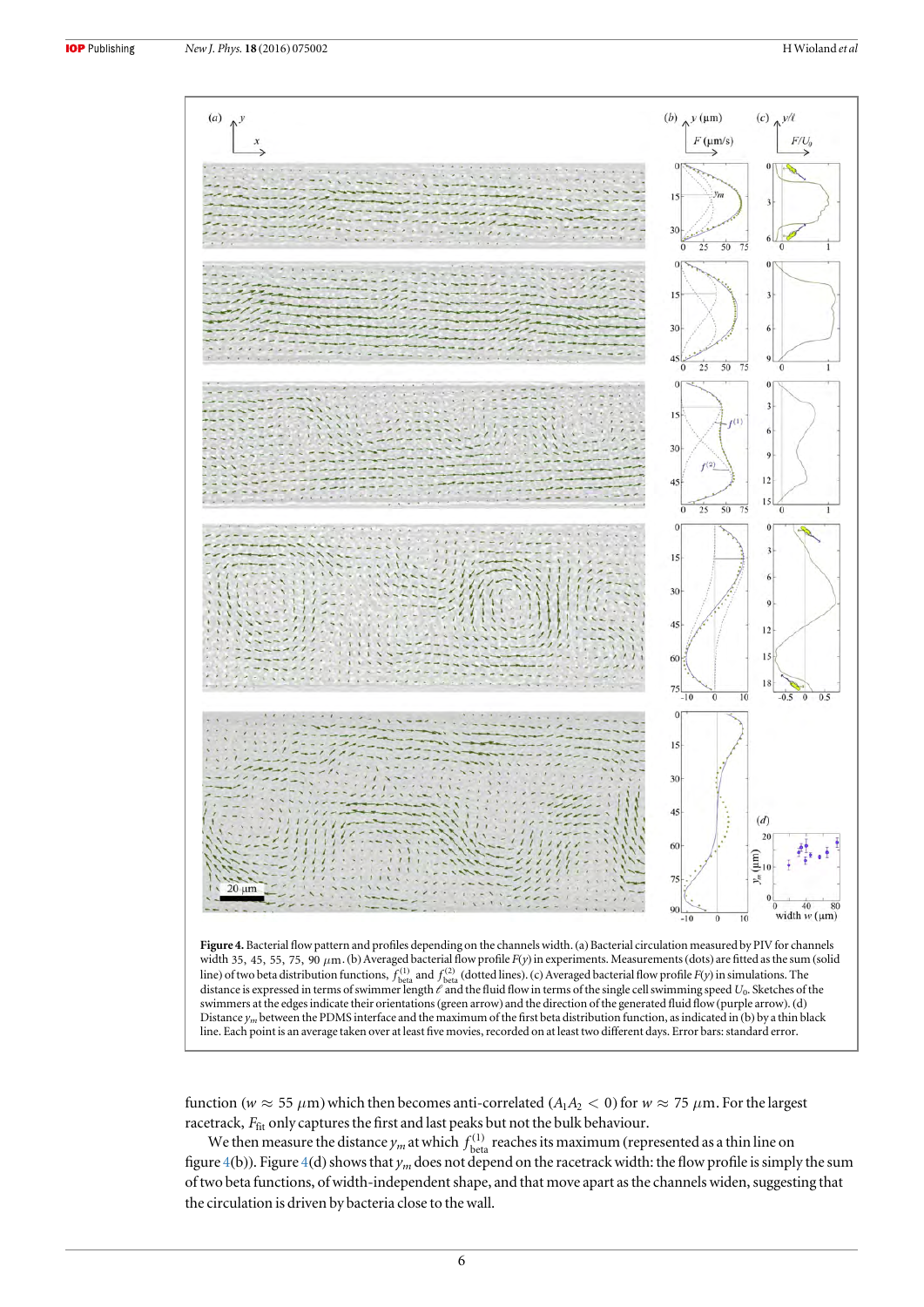

Figure 5. Snapshots from simulations of micro-swimmers in a 2D channel. (a, b) Dilute and dense suspensions of motile ellipses without hydrodynamical interactions ( $\sigma = 0$ ). (c, d) Dilute and dense suspensions with hydrodynamical interactions ( $\sigma = -1$ ). Collectively-generated fluid flowfields are shown superimposed (the magnitude in plot(d) has been halved). In both cases the fluid flow is not purely longitudinal and a wavy-like pattern is discernible.



subtilis (strain amyE::hag(T204C) DS1919 3610 [43]) were tagged at the body and flagella, respectively with FM 4-64 (false coloured red and blue) and Alexa 488 C<sub>5</sub> maleimide (false coloured green).

Simulations show a similar behaviour, with parabolic ( $w = 6\ell$ ), flattened ( $w = 9\ell$ ), double-peaked  $(w = 15\ell)$  and sinusoidal profiles  $(w = 19\ell,$  figure 4(b)). The only significant difference lies in the bacteria motion at the boundary: simulations reveal that these swimmers move against the bulk circulation:  $F_{\text{simu}}(0) \cdot F_{\text{simu}}(3\ell) < 0$ . We also observed experimentally that bacteria at interfaces swim against the bulk circulation, but PIV measurements could not catch this feature.

Both the swimmer motion at the boundary and the flow profile fitting suggest that bacteria close to the wall play an important role in the suspension ordering.

#### 3.3. Boundaries and fluid flow drive the bacterial circulation

We turn to simulations to understand how boundaries affect the bacteria organisation and in particular to find the causes of the bulk circulation as observed in experiments. We consider different scenarios: dilute or dense suspensions, with or without hydrodynamic interactions. The examples in figure 5 have a channel width of  $w = 6l$ .

We first neglect hydrodynamics and consider swimmers interacting between themselves and with the boundary through direct steric repulsions only. In both dilute and dense cases(figures 5(a),(b)), swimmers aggregate at the boundary to form packs or hedgehog-like clusters, as previously observed [45, 47]. Due to their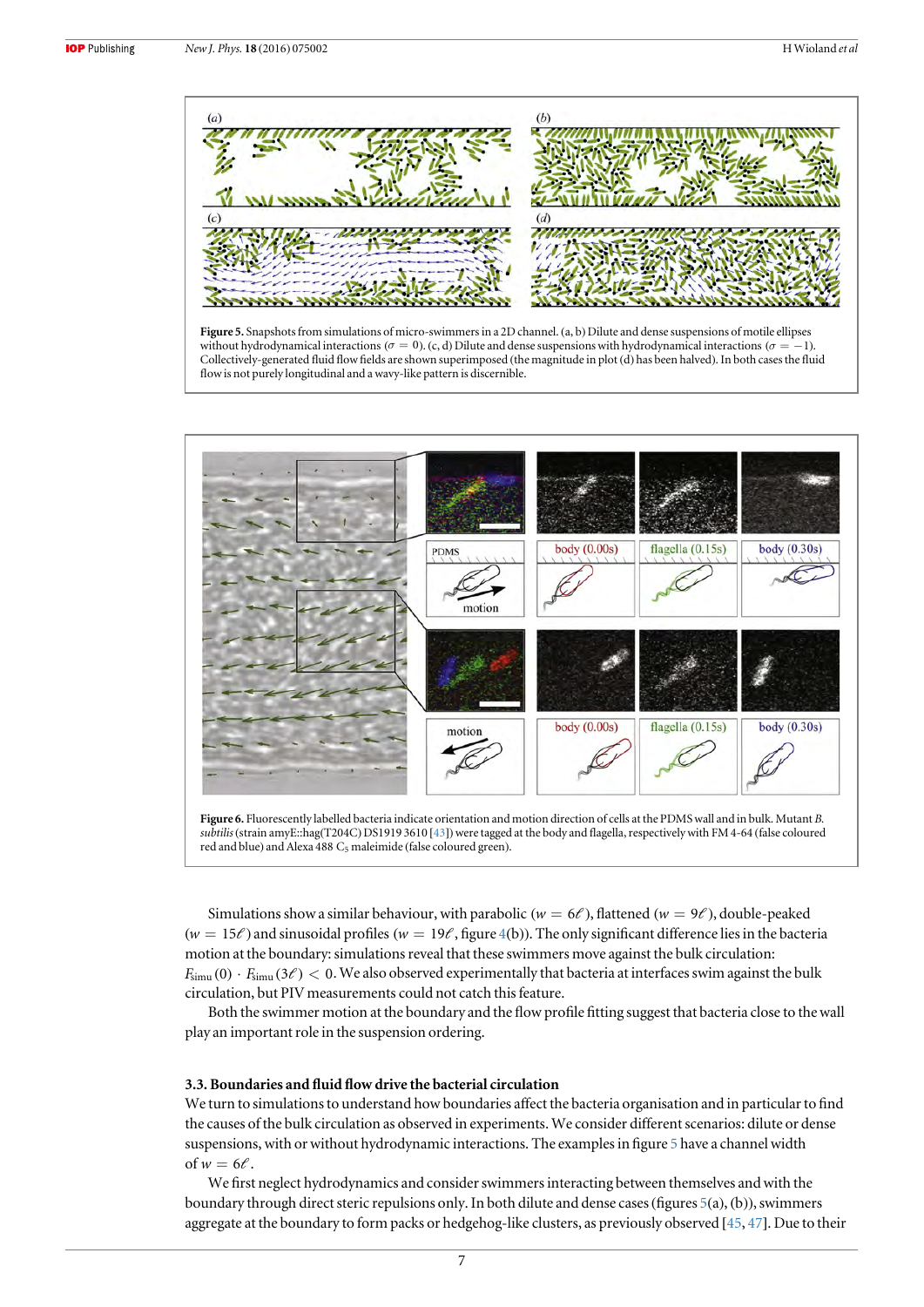elongated shape, swimmers at the boundary exhibit a local nematic alignment, with heads facing the interface, and slowly move alongside it. Cells in the bulk jam in clusters with little organisation discernible.

We next include fluid flows generated by bacteria. In dilute suspensions, as shown in figure 5(c), swimmers aggregate at the boundary and form packed layers similar to the steric-only case. However they generate a strong fluid stream, against their swimming direction. If the channel width is sufficiently small, the fluid reorients the opposite layer such that swimmers on each channel side move in the same direction. This packing and organisation is not observed experimentally at low densities, most probably because 2D simulations do not allow for overlap whereas bacteria in 20  $\mu$ m deep racetracks can easily swim and roll-over over one-another.

When the density is further increased (figure  $5(d)$ ), the same mechanism is at work: the two boundarybound layers of swimmers drive a strong fluid flow, reorienting and advecting the cells that nowfill up the centre of the channel. Bulk swimmers have a biased orientation against this flow but do not swim fast enough to overcome the advection. They are thus transported against the boundary layers giving rise to a macroscopic bulk circulation similar to the experimental observations(figure 1(b)).

The simulations also clarify the profile shapes(figure 4). Sketches of the swimmers, drawn at the channel walls in figure 4(c), indicate their swimming orientation and the direction of the fluid flow they push back. This flow advects over a distance  $\sim$   $y_m$  the cells in the bulk, whose overall collective motion can be fitted with the double beta function profiles.

Experimentally, bacteria can flow over 60  $\mu$ m s<sup>-1</sup>, significantly faster than the single cell swimming speed of  $10 \mu$ m s<sup>-1</sup>. This high velocity suggests that the bulk bacterial motion is indeed dominated by fluid advection.

To verify the organisation predicted by simulations, we track fluorescently labelled bacteria (figure 6). We deduced the cell orientation from the relative position of the body and flagella and the overall motion from the body displacement. We found the same biased orientation against the flow in the bulk of thin channels  $(w < w^* = 70 \ \mu m)$ : out of the 24 labelled bacteria tracked, 4 were oriented along the  $e_y$  direction, 4 were swimming with the flow and 16 were swimming against the flow(oriented against their overall motion direction). Cells at the surface had a forward motion, against the bulk circulation, confirming the organisation found in simulations.

#### 3.4. Spatial and temporal variations in bacterial flow patterns

Our current model—edge bacteria driving the bulk flow through hydrodynamic interactions—explains the overall circulation. As described earlier, bacteria in thin racetracks also form partial and travelling swirls, reminiscent of the unconfined turbulent state. We study this flow pattern by computing both the correlation lengths and the motion of swirls.

We first compute the spatial correlation from which we extract two characteristic lengths: the oscillation period  $L_c$  and the amplitude decay length  $L_c$ . To do so, we take advantage of the lateral confinement and modify the classical two-point velocity correlation function to focus on the variation of the orthogonal flow  $u<sub>v</sub>$  along the channel length **e***x*:

$$
C(s) = \frac{\sum u_y(x, y, t) \cdot u_y(x + s, y, t)}{\sum ||u_y(x, y, t)||^2},
$$
\n(7)

where  $u_v = \mathbf{u} \cdot \mathbf{e}_v$  and taking the sum over PIV sub-windows in the bulk of a channel of a full 5 second long movie. C exhibits decaying oscillations (figure 7(b)), a behaviour that was observed in previous work [48] but, to our knowledge, has not been fully analysed.

Two main approaches have been used to compute the correlation length: either fitting with a decaying exponential  $[11, 13]$  or taking the distance at which C reaches zero or its first minimum [47]. Instead we fit C with a function that describes both the decay and the oscillations:

$$
C_{\text{fit}} = [Ae^{-s/L_c} + (1 - A)] \cdot \cos(2\pi s/L_c), \tag{8}
$$

where the first term indicates the amplitude decaying over the length  $L_e$  and the cosine term highlights the oscillation period  $L_c$  (swirl size).

Figure 7(a) shows that both  $L_e$  and  $L_c$  increase with the racetrack width and reach a plateau around  $w \approx 85 \mu$ m. This size is comparable with  $w^* = 70 \mu$ m when streaming ceases and the suspension is able to form full vortices. Moreover values at the plateau,  $L_e^*\approx$  70  $\mu$ m and  $L_c^*\approx$  90  $\mu$ m, are comparable in large racetracks and unconfined 2D chambers (noted  $\infty$  on the graphs).

Even though we also do observe a wave pattern in simulations, the correlation function mostly reflects the domain periodicity.

The bacterial flow patterns then are not static: while the bacteria stream in the channel, the partial swirls they generate travel as well. To quantify this effect we measure the flow pattern motion by the spatial correlation between two time points: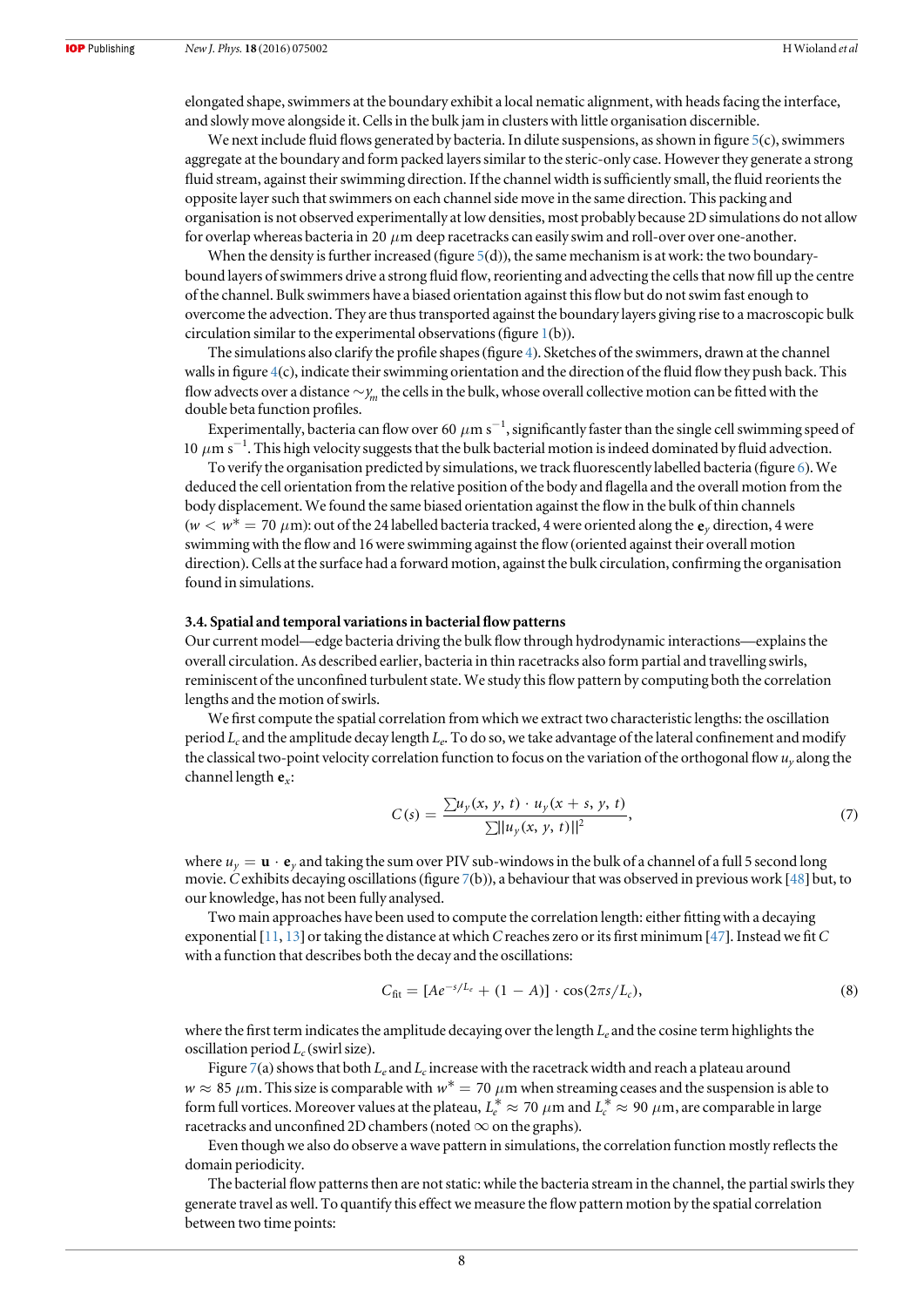

Figure 7. Bacterial flow correlation depending on the channel width  $w$ . (a) Measurement of the correlation lengths depending on the racetrack widthw. Both oscillation period and amplitude decay length scale reach a plateau state at large width (dashed lines). Points are averaged over at least five movies, recorded on at least two different days. Error bars: standard error.  $\infty$ : unconfined quasi-2D chambers. (b) Example of a correlation function  $C(s)$  experimentally measured and fitted.

$$
C_{\text{swirl}}(s) = \frac{\sum u_y(x, y, t) \cdot u_y(x + s, y, t + \Delta t)}{\sum ||u_y(x, y, t)||^2},\tag{9}
$$

taking the sum over all PIV sub-windows inside the channel and over a full 5 second long movie. *C*swirl takes a maximum value at  $s^*$  which gives a wave speed:  $U_{\text{wave}} = s^*/\Delta t$ . We compare this speed to the averaged circulation speed  $\langle u_x \rangle_{x,y,t}$ , and find that the wave travels slightly faster than the bacteria: median  $\left(\frac{U_{\text{wave}}}{\langle u_x \rangle}\right) = 1.2$ (standard error: 0.1). Yet, a more detailed analysis is required to fully understand the dynamics between cell motion and wave propagation in this particular confinement.

#### 4. Discussion

We have shown that confining a dense bacterial suspension into a thin periodic racetrack leads to the spontaneous formation of a stable circulation along it. A similar setup has been previously used to study two different active matter systems: marching locusts[49] and rolling colloidal particles[27]. As for bacteria, collective colloid motion is driven by hydrodynamic interactions, but can result in the formation of travelling waves and density shocks while the bacterial suspension always appears spatially homogeneous.

To understand how the suspension self-organises in racetracks, we have measured the net flow, flow correlation and profile depending on the channel width. We reproduced these results with simulations, revealing the fluid flows generated by the bacteria. Combining these different approaches, we draw a picture in figure 8 of how bacterial motion, hydrodynamic interactions and confinement drive the macroscopic circulation.

Independently of the channel size, bacteria at the PDMS surface move along a given direction while propelling the fluid in the opposite direction, over a distance  $y_m \approx 14 \ \mu m$ . This fluid flow, much faster than the single cell's swimming speed, reorients and advects cells in the suspension. As a result bulk bacteria are transported against their swimming orientation in a backward motion. Different behaviours then arise for varying channel widths. For thin channels ( $w < w^* = 70 \ \mu m$ ) the fluid flow on one side reaches the opposite interface and reorients the bacteria such that all cells at the different surfaces move in the opposite direction to the bulk circulation, and give rise to the parabolic, flat and double-peaked profiles(figure 4). Inside the channel, confinement restricts the turbulent bacterial motion such that bacteria form partial swirls that mostly travel with the bacterial stream, without affecting the overall circulation. For intermediate channel widths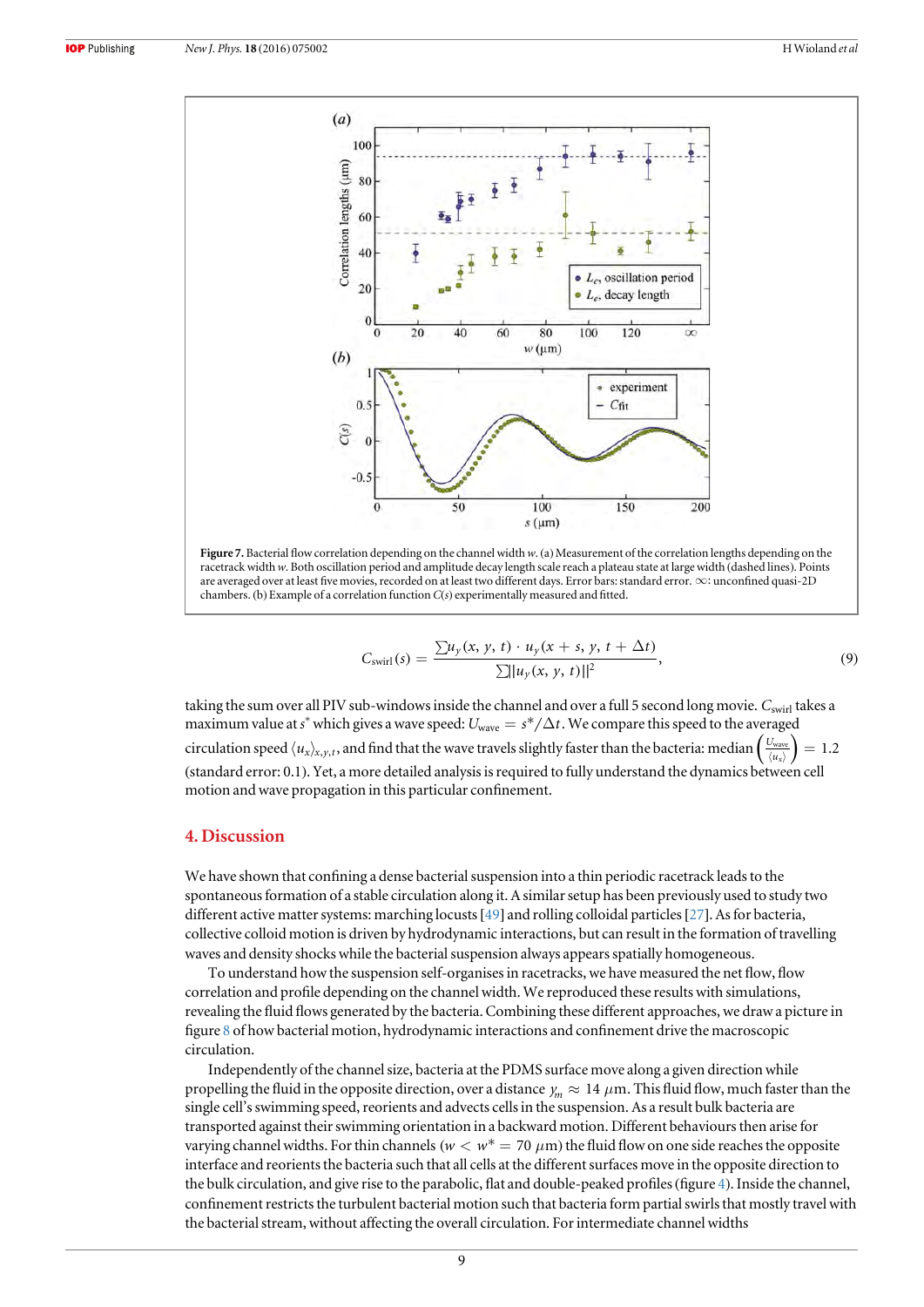

(70  $< w < 90 \mu m$ ) the suspension forms full vortices, showing no net circulation ( $\Phi < 0.2$ ). Yet the coordination between opposite sides is not lost but now appears to be anti-correlated (as shown in the sinusoidal flow profiles, figure 4). In particular, vortices in the channels have a preferred rotation direction, either clockwise or counterclockwise, depending on the orientation of the bacteria at the interface. For even larger channels,  $w > 90 \mu m$ , the suspension recovers its unconfined turbulent state and no correlation is observed between opposite PDMS walls. However it still remains unclear how the critical length-scale of  $w^* = 70 \ \mu m$  of the vortical macroscopic structures in the collective motion of this bacterium is selected.

Some continuum models of active matter in confinement have previously predicted unidirectional flow or net circulation [21–25]. Ravnik *et al* [24] found that the bacterial flow in a pipe has a weak ( $\sim$ 1%) component along the  $\gamma$  and  $z$  directions, but with vortex patterns quite different from the wave-like stream we observe here. Fielding et al [22] considered 2D channels of varying width but observed circulation for channels wider than the suspension vortex size, in contradiction with our net flow measurements (figure 3). Neef and Kruse [25] consider active polar fluids in annular domains and see surprisingly similar patterns to ours such as unidirectional streaming, moving or stationary vortices for increasing channel widths in the extensile particle case. Many of the differences between these theoretical predictions may arise from the difficulty of setting realistic boundary conditions and on including both the swimmer-generated fluid flow and bacterial motion in such continuum models.

Despite many previous simulation studies on micro-swimmers in channels or between plates, this specific collective behaviour we report here has not been observed before in experiments or simulations. Menzel[50] performed simulations of self-propelled particles using a Vicsek model with aligning interactions, no hydrodynamics, and observed collective migration along the channel in the form of particle clusters and lanes. Costanzo et al [45] simulated elongated swimmers in a periodic channel, interacting directly and through dipolar-generated fluid flows, but did not observe any collective behaviour and net circulation when external flow was not imposed. One possible explanation is that they computed the hydrodynamic interactions without taking into account boundaries. Here we include mirror images to approximate the PDMS interface which enhances the bulk fluid stream. These small differences between these studies highlight the key roles played not only by the surfaces and the cell-driven flows arising from them but also of the elongated particle shapes that are needed for the swimmers orienting and ordering alongside each-other at the wall.

Yet, the behaviour of bacteria in racetracks is reminiscent of some previous experiments and can be understood as a combination of insights deriving from them. Swimming bacteria glued to a surface can coordinate their orientations and create a net flow far from the wall. Darnton et al [51] used this effect to propel small objects while Kim et al [37] used it to turn a microfluidic channel into a bacteria-powered pump. This phenomenon is qualitatively similar to what we observed in the racetracks, except here the bacteria are free and swimming along the surface while creating fluid flow in the bulk. Other studies have shown that the motion of swimmers in micro-channels is affected by an external shear flow[34, 38–41]. In particular, swimmers there are biased to swim against the flowas we also observed in simulations and confirmed with fluorescence labelling. Finally, the self-organisation in racetracks is comparable to what was observed when bacteria were confined in flattened drops: the bacteria at the interface move in opposite direction to the bulk, which itself is advected by the fluid [14, 15]. In both experiments (drops and racetracks), we found that the net circulation breaks down around 70  $\mu$ m, the typical size of swirls in unconfined chambers [36] and also the critical diameter of circular drops below which bacterial motion stabilizes into one vortex [14].

Microfluidic channels have been used previously to study the behaviour of micro-swimmers, notably to sort bacteria E. coli by length [52] or direct spermatozoa [53, 54] by making use of ratcheting channels. The curves of the micro-channels in those cases are designed to guide the swimmers in one specified direction. Here we used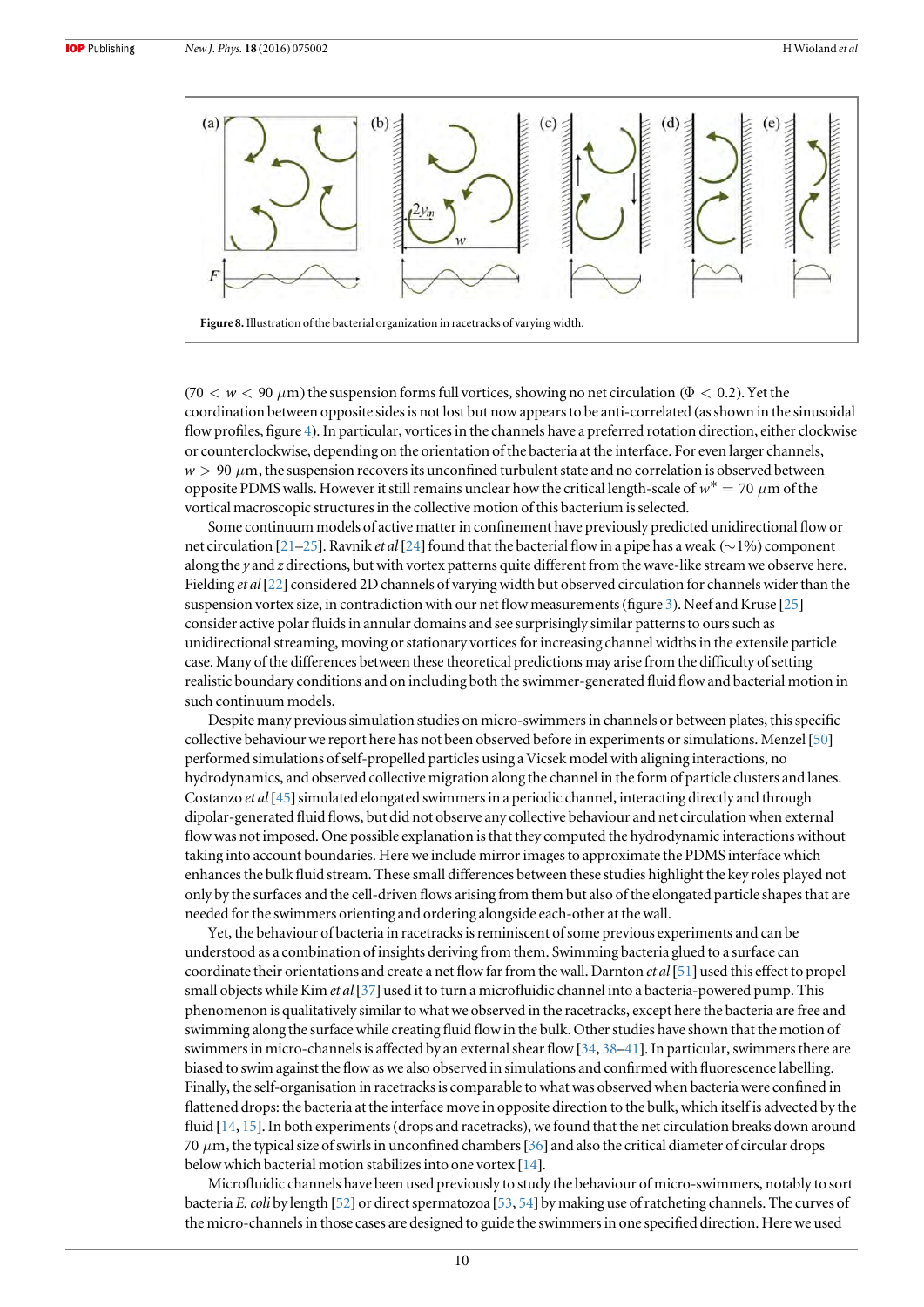straight walls, such that the spontaneously emerging stream can occur in either direction with equal probability. As an extension of our work, one could design a circular channel with ratcheted surfaces to direct the suspension stream in a chosen left or right direction.

Dense bacterial suspensions have been extensively studied without confinement and yet their selforganisation presents new challenges and surprises. The experiments presented here not only give insight into the effect of confinement but also help in understanding the general behaviour of such suspensions. In particular, we have shown that the correlation function could be analysed as two parts: an oscillating and a decaying term. To our knowledge, other studies have described only one of the two, fitting the vortex size or the persistence length. Here confinement into a racetrack stabilises the suspension to form a more regular pattern, emphasising this structure. With the added insight of our work, some previous results could be reinterpreted: for example, Gachelin et al [13] have shown the persistence length of an E. coli suspension to increase with the density, which translates to a slower decay of the correlation function  $C(s)$  at higher densities. However the first zero of the C(s) occurred, over all their measurements, at the constant value  $s^* \approx 55 \ \mu m$ , indicating that the swirl size does not depend on the concentration but is an intrinsic length scale associated with the swimming bacteria.

Finally, this confinement setup opens new avenues for the study of collective behaviours in more complex natural or artificial environments, that could include networks of channels, various solid or fluid interfaces, and chemical attractants. Notably, Wilking *et al* showed B. subtilis biofilms to form channels, on average 90  $\mu$ m in diameter [4], comparable with our critical width  $w^* \approx 70 \ \mu m$ . Although the primary role of these channels is to transport liquid and nutrients, they could also direct the migration of single or groups of swimming bacteria. A better understanding of the interactions and how they drive phenomena in these systems can guide us into better control of collective bacterial behaviour and possible use in technological applications.

## Acknowledgments

This work was supported in part by the European Research Council Advanced Investigator Grant 247333 (HW and REG) and the National Science Foundation grant CBET-1544196 (EL).

## **References**

- [1] Ben-Jacob E, Becker I, Shapira Y and Levine H 2004 Trends Microbiol. 12 366–72
- [2] Ariel G, Shklarsh A, Kalisman O, Ingham C and Ben-Jacob E 2013 New J. Phys. 15 125019–36
- [3] Mah T F C and O'Toole G A 2001 Trends Microbiol. 9 34–9
- [4] Wilking J N, Zaburdaev V, De Volder M, Losick R, Brenner M P and Weitz D A 2013 Proc. Natl Acad. Sci. USA 110 848–52
- [5] Shimkets L J 1999 Annu. Rev. Microbiol. 53 525-49
- [6] Branda S S, González-Pastor J E, Ben-Yehuda S, Losick R and Kolter R 2001 Proc. Natl Acad. Sci. USA 98 11621–6
- [7] González-Pastor J E 2011 FEMS Microbiol. Rev. 35 415–24
- [8] Grant M A, Waclaw B, Allen R J and Cicuta P 2014 J. R. Soc. Interface 11 20140400
- [9] Dombrowski C, Cisneros L, Chatkaew S, Goldstein R E and Kessler J O 2004 Phys. Rev. Lett. 93 098103
- [10] Cisneros L H, Kessler J O, Ganguly S and Goldstein R E 2011 Phys. Rev. E 83 061907
- [11] Sokolov A and Aranson I 2012 Phys. Rev. Lett. 109 248109
- [12] Aranson I 2013 Physics 6 61
- [13] Gachelin J, Rousselet A, Lindner A and Clement E 2014 New J. Phys. 16 025003-11
- [14] Wioland H, Woodhouse F G, Dunkel J, Kessler J O and Goldstein R E 2013 Phys. Rev. Lett. 110 268102–6
- [15] Lushi E, Wioland H and Goldstein R E 2014 Proc. Natl Acad. Sci. USA 111 9733–8
- [16] Wioland H, Woodhouse F G, Dunkel J and Goldstein R E 2016 Nat. Phys. 12 341-5
- [17] Nédélec F, Surrey T, Maggs A and Leibler S 1997 Nature 389 305
- [18] Schaller V, Weber C, Semmrich C, Frey E and Bausch A R 2010 Nature 467 73-7
- [19] Underhill P T, Hernandez-Ortiz J P and Graham M D 2008 Phys. Rev. Lett. 100 248101
- [20] Saintillan D and Shelley M J 2008 Phys. Rev. Lett. 100 178103
- [21] Voituriez R, Joanny J F and Prost J 2005 Europhys. Lett. 70 404
- [22] Fielding S M, Marenduzzo D and Cates M E 2011 Phys Rev E 83 041910–23
- [23] Woodhouse F G and Goldstein R E 2012 Phys. Rev. Lett. 109 168105
- [24] Ravnik M and Yeomans J M 2013 Phys. Rev. Lett. 110 026001–5
- [25] Neef M and Kruse K 2014 Phys. Rev. E 90 052703
- [26] Tsang A C H and Kanso E 2016 Phys. Rev. Lett. 116 048101
- [27] Bricard A, Caussin J B, Desreumaux N, Dauchot O and Bartolo D 2013 Nature 503 95–8
- [28] Kumar N, Soni H, Ramaswamy S and Sood A K 2014 Nat. Comm. 5 4688
- [29] Vladescu I D, EMarsden E J, Schwarz-Linek J, Martinez V A, Arlt J, Morozov A N, Marenduzzo D, Cates M E and PoonW C K 2014 Phys. Rev. Lett. 113 268101
- [30] Bricard A, Caussin J-B, Das D, Savoie C, Chikkadi V, Shitara K, Chepizhko O, Peruani F, Saintillan D and Bartolo D 2015 Nat. Comm. 6 7470
- [31] Ramaswamy S 2010 Annu. Rev. Condens. Matter Phys. 1 323
- [32] Pedley T J and Kessler J O 1992 Annu. Rev. Fluid Mech. 24 313
- [33] Drescher K, Dunkel J, Cisneros L H, Ganguly S and Goldstein R E 2011 Proc. Natl Acad. Sci. USA 108 10940-54